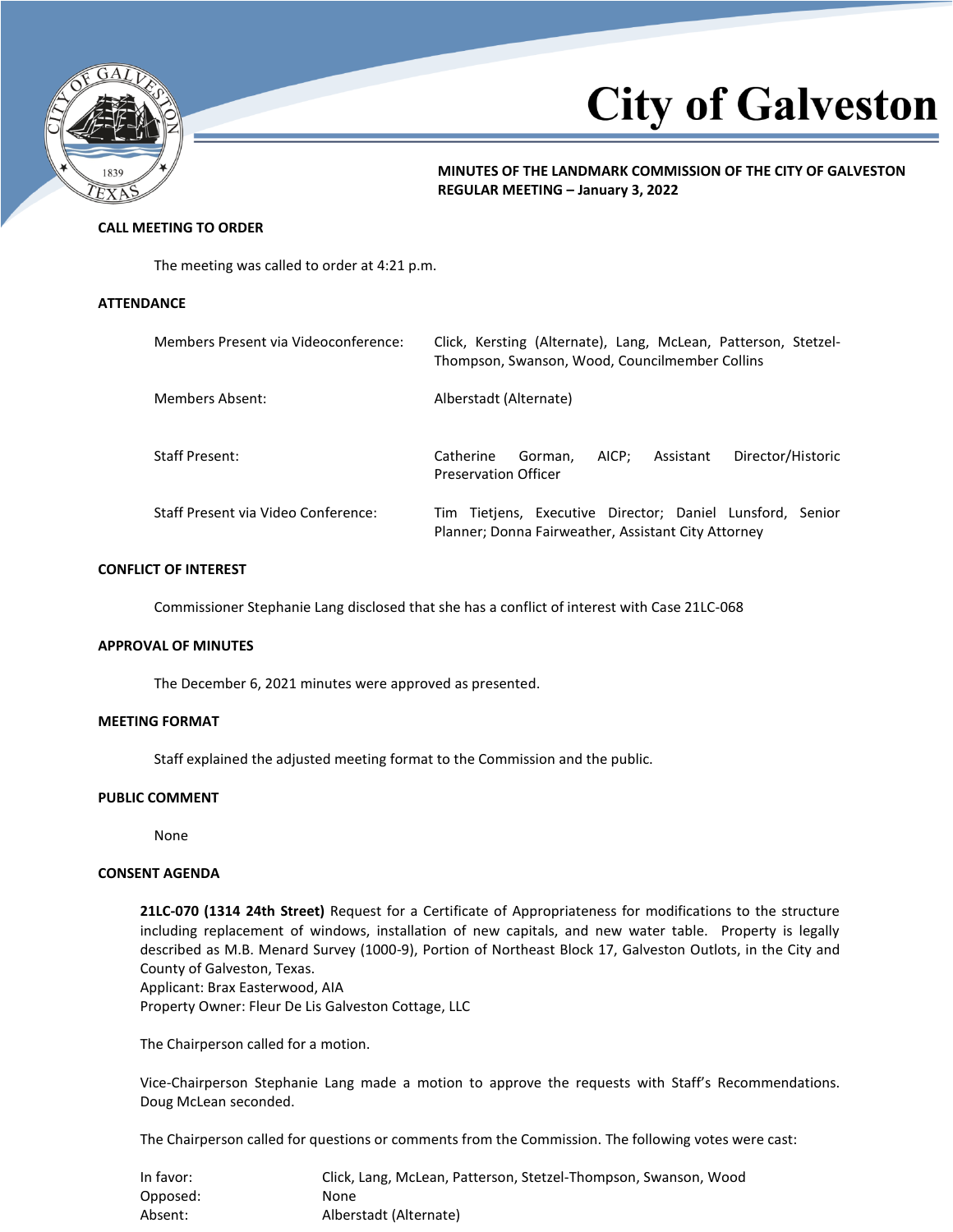Non-voting participant: Kersting (Alternate), Collins (Ex Officio)

**The motion passed.**

## **NEW BUSINESS AND ASSOCIATED PUBLIC HEARINGS**

**21LC-068 (1717 Ball / Avenue H)** Request for designation as a Galveston Landmark. Property is legally described as M.B. Menard Survey, Lot 3, Block 257, in the City and County of Galveston, Texas. Applicant and Property Owners: Stephanie Lang

Staff presented the staff report and noted that of 27 notices of public hearing sent, three were returned in favor.

Chairperson Connie Patterson opened the public hearing on the case. Stephanie Lang, applicant and property owner, gave a presentation to the Commission. The public hearing was closed and the Chairperson called for a motion.

Sarah Moore Click made a motion to recommend approval of the request with Staff's Recommendations. Clyde Wood seconded.

The Chairperson called for questions or comments from the Commission. The following votes were cast:

| In favor:               |                        |  |  |  | Click, Kersting (Alternate), McLean, Patterson, Stetzel-Thompson, Swanson, |  |
|-------------------------|------------------------|--|--|--|----------------------------------------------------------------------------|--|
|                         | Wood                   |  |  |  |                                                                            |  |
| Opposed:                | None                   |  |  |  |                                                                            |  |
| Abstain:                | Lang                   |  |  |  |                                                                            |  |
| Absent:                 | Alberstadt (Alternate) |  |  |  |                                                                            |  |
| Non-voting participant: | Collins (Ex Officio)   |  |  |  |                                                                            |  |

#### **The motion passed.**

**21LC-069 (2323 Avenue L)** Request for a Certificate of Appropriateness to construct a garage apartment. Property is legally described as the M.B. Menard Survey, Lot 1 & 2, Block 23, in the City and County of Galveston, Texas.

Applicant: Juliet Serem, Studio Boma

Property Owner: Donald Dressler and Anna LeBlanc

Staff presented the staff report and noted that of six notices of public hearing sent, one was returned in favor.

Chairperson Connie Patterson opened the public hearing on the case. Juliet Serem, applicant, gave a presentation to the Commission. The public hearing was closed and the Chairperson called for a motion.

Sarah Moore Click made a motion to approve the request with Staff's Recommendations. Sharon Stetzel-Thompson seconded.

The Chairperson called for questions or comments from the Commission. The following votes were cast:

| In favor:               | Click, Lang, McLean, Patterson, Stetzel-Thompson, Swanson, Wood |
|-------------------------|-----------------------------------------------------------------|
| Opposed:                | None                                                            |
| Absent:                 | Alberstadt (Alternate),                                         |
| Non-voting participant: | Kersting (Alternate), Collins (Ex Officio)                      |

#### **The motion passed.**

## **DISCUSSION AND ACTION ITEMS:**

- Discussion of Cementitious Fiber Board (McLean/Patterson)
- Financial Incentives for Historic Properties (McLean/Patterson) was deferred to the